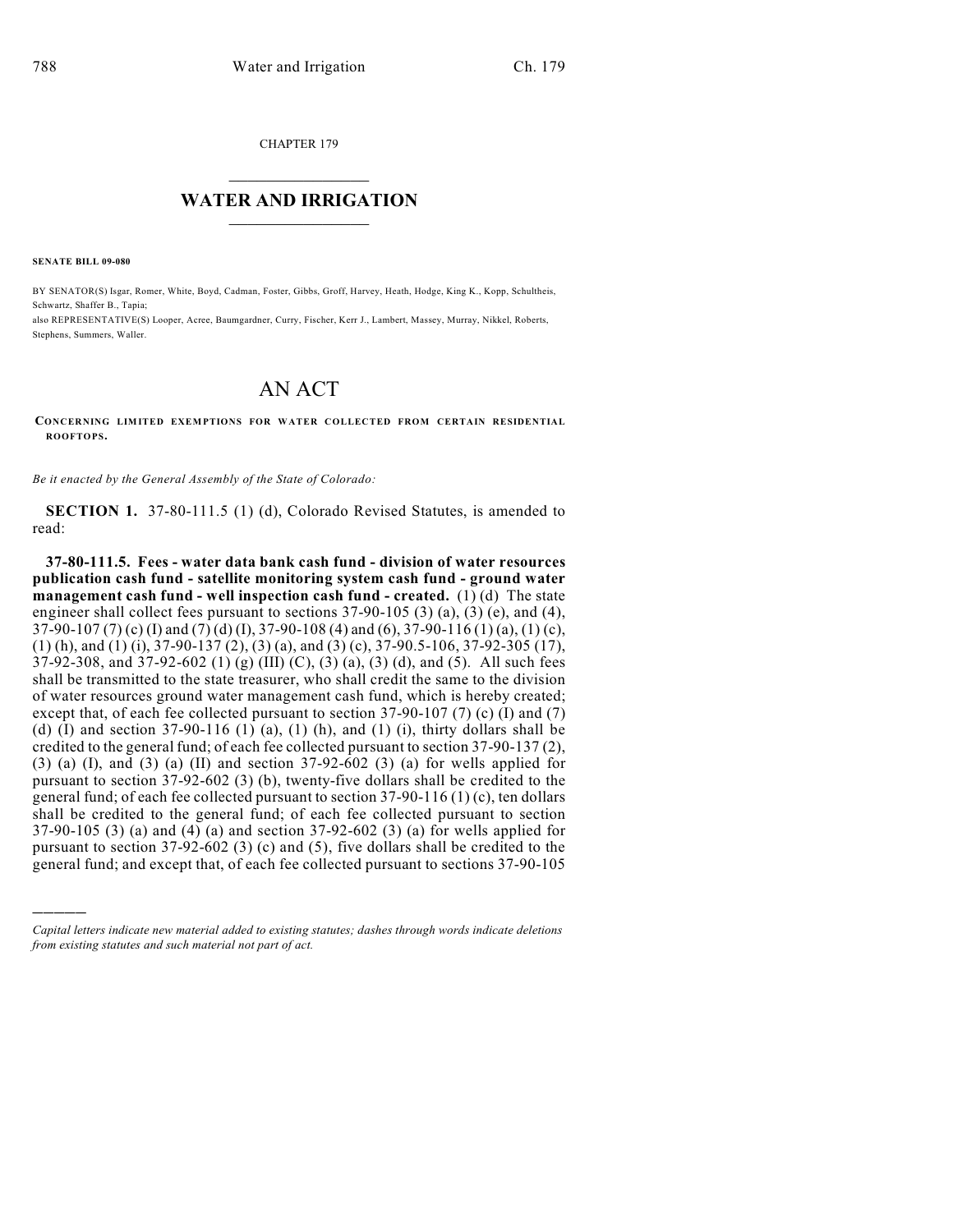(3) (a) (I) and (4) (a), 37-90-107 (7) (d) (I), 37-90-116 (1) (a), (1) (c), and (1) (h), 37-90-137 (2) (a), and 37-92-602 (3) (a) and (5), forty dollars shall be credited to the well inspection cash fund, which fund is hereby created. Moneys in the well inspection cash fund shall be appropriated to and expended by the state engineer for the purposes established in section 37-91-113. Any moneys credited to the well inspection cash fund and unexpended at the end of any given fiscal year shall remain in the fund and shall not revert to the general fund. All interest derived from the deposit and investment of this fund shall remain in the fund and shall not revert to the general fund. Moneys in the ground water management cash fund shall be expended by the state engineer for the purposes of developing an automated well permit processing system that will expedite the issuance of well permits, creating and maintaining a ground water information management system, establishing a ground water data network, establishing ground water recharge programs, conducting ground water investigations, MONITORING COMPLIANCE WITH ROOFTOP PRECIPITATION CAPTURE LAWS AND PERMITS PURSUANT TO SECTION 37-92-602 (1) (g), the administration of rotational crop management contracts, and for other ground water related activities that are deemed necessary by the state engineer in performing statutory duties, subject to appropriation by the general assembly. Data in the ground water data network shall be made available to the public by the office of the state engineer as expeditiously as possible.

**SECTION 2.** The introductory portion to 37-90-105 (1) and 37-90-105 (1) (d),  $(1)$  (e), and (7), Colorado Revised Statutes, are amended, and the said 37-90-105 (1) is further amended BY THE ADDITION OF A NEW PARAGRAPH, to read:

**37-90-105. Small capacity wells.** (1) The state engineer has the authority to approve permits for the following types of wells AND TO ALLOW THE FOLLOWING TYPES OF ROOFTOP PRECIPITATION COLLECTION SYSTEMS in designated ground water basins without regard to any other provisions of this article:

(d) Wells to be used exclusively for monitoring and observation purposes if said wells are capped and locked and used only to monitor water levels or for water quality sampling; or

(e) Wells to be used exclusively for fire-fighting purposes if said wells are capped and locked and available for use only in fighting fires; OR

(f) (I) ANY SYSTEM OR METHOD OF COLLECTING PRECIPITATION FROM THE ROOF OF A BUILDING THAT IS USED PRIMARILY AS A RESIDENCE AND IS NOT SERVED BY, WHETHER OR NOT CONNECTED TO, A DOMESTIC WATER SYSTEM THAT SERVES MORE THAN THREE SINGLE-FAMILY DWELLINGS, BUT ONLY IF THE USE OF THE WATER SO COLLECTED IS LIMITED TO ONE OR MORE OF THE FOLLOWING:

(A) ORDINARY HOUSEHOLD PURPOSES;

(B) FIRE PROTECTION;

(C) THE WATERING OF POULTRY, DOMESTIC ANIMALS, AND LIVESTOCK ON FARMS AND RANCHES; OR

(D) THE IRRIGATION OF NOT MORE THAN ONE ACRE OF GARDENS AND LAWNS.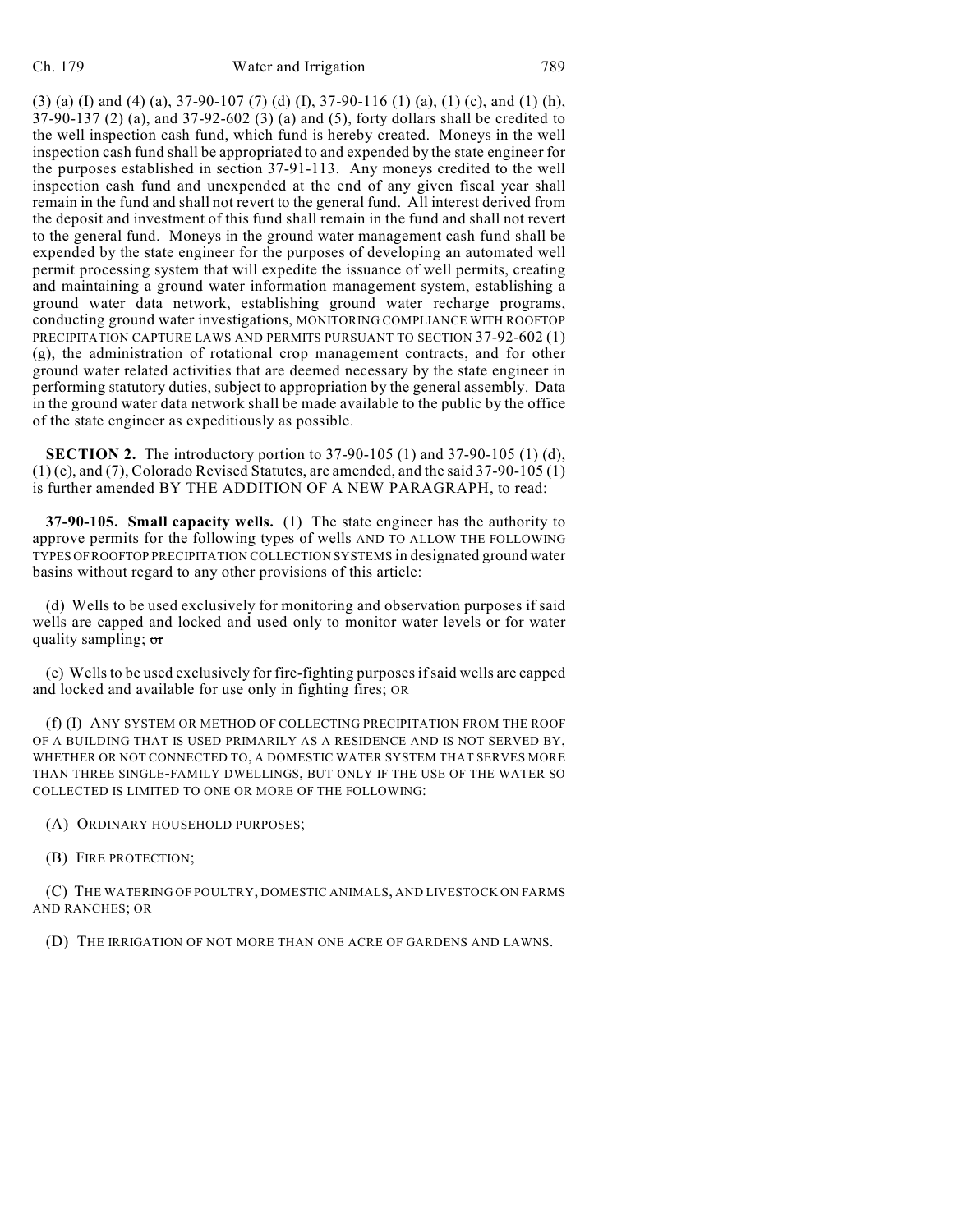(II) ON AND AFTER JULY 1, 2009, ANY PERSON WISHING TO USE A SYSTEM OR METHOD OF ROOFTOP PRECIPITATION CAPTURE THAT MEETS THE REQUIREMENTS OF SUBPARAGRAPH (I) OF THIS PARAGRAPH (f) SHALL COMPLY WITH ONE OF THE FOLLOWING PROVISIONS:

(A) A PERSON WHO HAS A WELL PERMIT ISSUED OR RECORDED PURSUANT TO THIS SECTION AND WHO INTENDS TO USE A SYSTEM OR METHOD OF ROOFTOP PRECIPITATION CAPTURE THAT QUALIFIES UNDER SUBPARAGRAPH (I) OF THIS PARAGRAPH (f) SHALL FILE, ON A FORM PRESCRIBED BY THE STATE ENGINEER AND CONSISTENT WITH THIS SECTION, A NOTICE AND DESCRIPTION OF THE SYSTEM OR METHOD OF ROOFTOP PRECIPITATION CAPTURE TO BE USED IN CONJUNCTION WITH THE WELL. NO FEE SHALL BE CHARGED FOR THE FILING OF THIS FORM.

(B) A PERSON WHO APPLIES FOR A NEW WELL PERMIT PURSUANT TO PARAGRAPH (a) OF THIS SUBSECTION (1) AND WHO INTENDS TO USE A SYSTEM OR METHOD OF ROOFTOP PRECIPITATION CAPTURE THAT QUALIFIES UNDER SUBPARAGRAPH (I) OF THIS PARAGRAPH (f) SHALL INCLUDE ON THE WELL PERMIT APPLICATION A DESCRIPTION OF THE SYSTEM OR METHOD OF ROOFTOP PRECIPITATION CAPTURE TO BE USED IN CONJUNCTION WITH THE WELL. AN APPLICANT UNDER THIS SUB-SUBPARAGRAPH (B) SHALL PAY THE WELL PERMIT APPLICATION FEE PURSUANT TO SUB-SUBPARAGRAPH (C) OF SUBPARAGRAPH (I) OF PARAGRAPH (a) OF SUBSECTION (3) OF THIS SECTION; HOWEVER, SUCH APPLICANT SHALL NOT BE REQUIRED TO PAY ANY ADDITIONAL APPLICATION FEE FOR THE ROOFTOP PRECIPITATION COLLECTION SYSTEM.

(C) A PERSON WHO DOES NOT INTEND TO CONSTRUCT AND USE A WELL, BUT WOULD OTHERWISE BE ENTITLED TO THE ISSUANCE OF A WELL PERMIT PURSUANT TO PARAGRAPH (a) OF THIS SUBSECTION (1), SHALL SUBMIT AN APPLICATION IN THE FORM AND MANNER DESIGNATED BY THE STATE ENGINEER FOR A PERMIT TO INSTALL AND USE A SYSTEM OR METHOD OFROOFTOP PRECIPITATION CAPTURE AND PAY A FEE IN AN AMOUNT TO BE DETERMINED BY THE STATE ENGINEER. IF THE STATE ENGINEER DETERMINES THAT THE PROPOSED SYSTEM OR METHOD OF ROOFTOP PRECIPITATION CAPTURE MEETS THE REQUIREMENTS OF THIS PARAGRAPH (f), THE STATE ENGINEER SHALL ISSUE A PERMIT FOR THE SYSTEM OR METHOD, BUT NOT OTHERWISE. THE STATE ENGINEER SHALL ENFORCE THE PROVISIONS OF THE PERMIT IN THE SAME MANNER AS THE ENFORCEMENT OF ANY WELL PERMIT ISSUED PURSUANT TO PARAGRAPH (a) OF THIS SUBSECTION (1).

(III) A PERSON USING OR LEGALLY ENTITLED TO USE A WELL PURSUANT TO PARAGRAPH (a) OF THIS SUBSECTION (1) SHALL BE ALLOWED TO COLLECT ROOFTOP PRECIPITATION PURSUANT TO THIS PARAGRAPH (f) ONLY FOR USE BY THE SAME DWELLINGS THAT ARE OR WOULD BE SERVED BY THE WELL AND SUBJECT TO ALL OF THE LIMITATIONS ON USE CONTAINED IN THE WELL PERMIT OR, IN THE ABSENCE OF A WELL PERMIT, THE WELL PERMIT TO WHICH THE PERSON WOULD BE LEGALLY ENTITLED, AS DETERMINED BY THE STATE ENGINEER OR AS OTHERWISE LIMITED BY THE BOARD OF A GROUND WATER MANAGEMENT DISTRICT PURSUANT TO SUBSECTION (7) OF THIS SECTION.

(7) The board of any ground water management district has the authority to adopt rules that further restrict the issuance of small capacity well permits AND USE OF ROOFTOP PRECIPITATION COLLECTION SYSTEMS. In addition, the board of any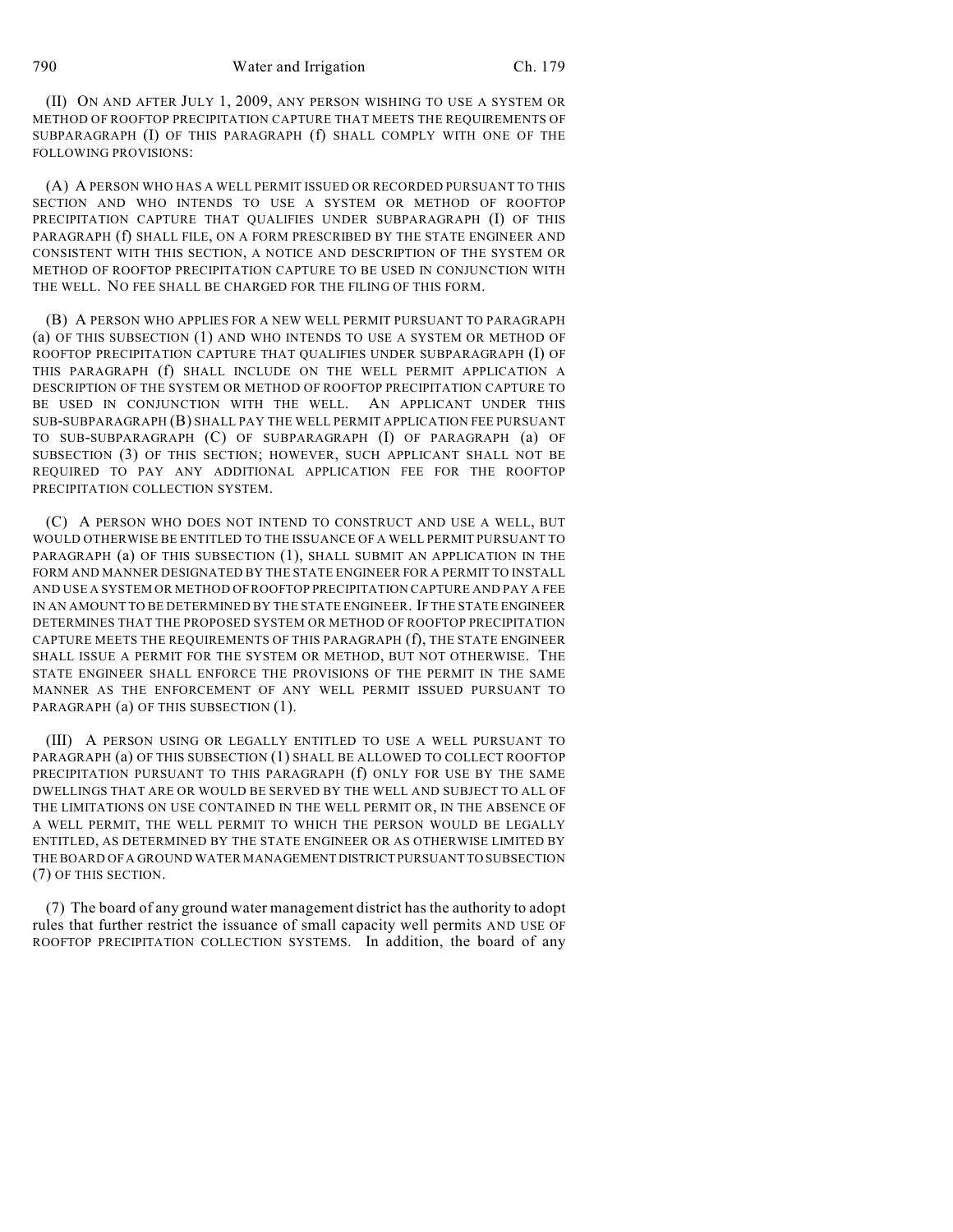ground water management district has the authority to adopt rules that expand the acre-foot limitations for small capacity wells set forth in this section. However, in no event shall an annual volume of more than eighty acre-feet be allowed for any small capacity well. Rules adopted by the board may be instituted only after a public hearing. Notice of such hearing shall be published. Such notice shall state the time and place of the hearing and describe, in general terms, the rules proposed. Within sixty days after such hearing, the board shall announce the rules adopted and shall cause notice of such action to be published. In addition, the board shall mail, within five days after the adoption of the rules, a copy of the rules to the state engineer. Any party adversely affected or aggrieved by such a rule may, not later than thirty days after the last date of publication, initiate judicial review in accordance with the provisions of section 24-4-106, C.R.S.; except that venue for such judicial review shall be in the district court for the county in which the office of the ground water management district is located.

**SECTION 3.** 37-92-602 (1) (e) and (1) (f), Colorado Revised Statutes, are amended, and the said 37-92-602 (1) is further amended BY THE ADDITION OF A NEW PARAGRAPH, to read:

**37-92-602. Exemptions - presumptions - legislative declaration.** (1) The provisions of this article, except for sections 37-92-201 and 37-92-202, shall not be applicable to:

(e) Wells not exceeding fifty gallons per minute which THAT are in production as of May 22, 1971, and were and are used for ordinary household purposes for not more than three single-family dwellings, fire protection, the watering of poultry, domestic animals, and livestock on farms and ranches, and for the irrigation of not over one acre of gardens and lawns; and

(f) Wells to be used exclusively for monitoring and observation purposes if said wells are capped and locked and used only to monitor water levels or for water quality sampling; AND

(g) (I) ANY SYSTEM OR METHOD OF COLLECTING PRECIPITATION FROM THE ROOF OF A BUILDING THAT IS USED PRIMARILY AS A RESIDENCE AND IS NOT SERVED BY, WHETHER OR NOT CONNECTED TO, A DOMESTIC WATER SYSTEM THAT SERVES MORE THAN THREE SINGLE-FAMILY DWELLINGS, BUT ONLY IF THE USE OF THE WATER THUS COLLECTED IS LIMITED TO ONE OR MORE OF THE FOLLOWING:

(A) ORDINARY HOUSEHOLD PURPOSES;

(B) FIRE PROTECTION;

(C) THE WATERING OF POULTRY, DOMESTIC ANIMALS, AND LIVESTOCK ON FARMS AND RANCHES; OR

(D) THE IRRIGATION OF NOT MORE THAN ONE ACRE OF GARDENS AND LAWNS.

(II) AS USED IN SUBPARAGRAPH (I) OF THIS PARAGRAPH (g), "A BUILDING THAT IS USED PRIMARILY AS A RESIDENCE" MAY INCLUDE, BUT IS NOT LIMITED TO, ANY STRUCTURE USED FOR HABITATION, REGARDLESS OF WHETHER THE STRUCTURE IS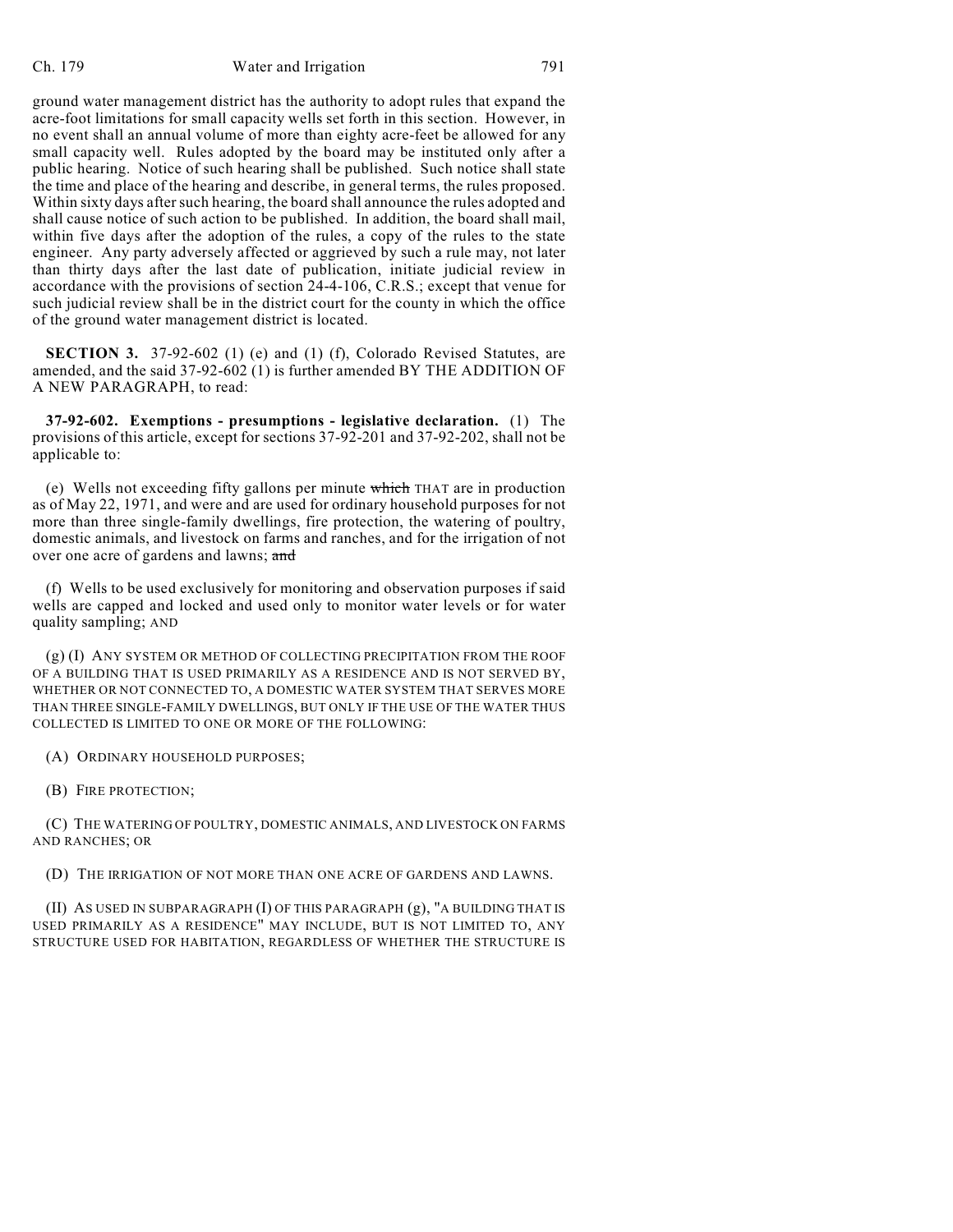## OPERATED COMMERCIALLY OR INHABITED INTERMITTENTLY.

(III) ON AND AFTER JULY 1, 2009, ANY PERSON WISHING TO USE A SYSTEM OR METHOD OF ROOFTOP PRECIPITATION CAPTURE THAT QUALIFIES AS EXEMPT UNDER SUBPARAGRAPH (I) OF THIS PARAGRAPH (g) SHALL COMPLY WITH ONE OF THE FOLLOWING PROVISIONS OF SUB-SUBPARAGRAPHS (A), (B), OR (C) OF THIS SUBPARAGRAPH (III):

(A) A PERSON WHO HAS A WELL PERMIT ISSUED OR RECORDED PURSUANT TO THIS SECTION AND WHO INTENDS TO USE A SYSTEM OR METHOD OF ROOFTOP PRECIPITATION CAPTURE THAT QUALIFIES AS EXEMPT UNDER SUBPARAGRAPH (I) OF THIS PARAGRAPH (g) SHALL FILE, ON A FORM PRESCRIBED BY THE STATE ENGINEER AND CONSISTENT WITH THIS SECTION, A NOTICE AND DESCRIPTION OF THE SYSTEM OR METHOD OF ROOFTOP PRECIPITATION CAPTURE TO BE USED IN CONJUNCTION WITH THE WELL. NO FEE SHALL BE CHARGED FOR THE FILING OF THIS FORM.

(B) A PERSON WHO APPLIES FOR A NEW WELL PERMIT PURSUANT TO THIS SECTION AND WHO INTENDS TO USE A SYSTEM OR METHOD OF ROOFTOP PRECIPITATION CAPTURE THAT QUALIFIES AS EXEMPT UNDER SUBPARAGRAPH (I) OF THIS PARAGRAPH (g) SHALL INCLUDE ON THE WELL PERMIT APPLICATION A DESCRIPTION OF THE SYSTEM OR METHOD OF ROOFTOP PRECIPITATION CAPTURE TO BE USED IN CONJUNCTION WITH THE WELL. AN APPLICANT UNDER THIS SUB-SUBPARAGRAPH (B) SHALL PAY THE WELL PERMIT APPLICATION FEE PURSUANT TO SUBPARAGRAPH (II) OF PARAGRAPH (a) OF SUBSECTION (3) OF THIS SECTION; HOWEVER, SUCH APPLICANT SHALL NOT BE REQUIRED TO PAY ANY ADDITIONAL APPLICATION FEE FOR THE ROOFTOP PRECIPITATION COLLECTION SYSTEM.

(C) A PERSON WHO DOES NOT INTEND TO CONSTRUCT AND USE A WELL, BUT WOULD OTHERWISE BE ENTITLED TO THE ISSUANCE OF A WELL PERMIT PURSUANT TO THIS SECTION, INCLUDING THE PROVISIONS OF SUBSECTION (6) OF THIS SECTION, SHALL SUBMIT AN APPLICATION IN THE FORM AND MANNER DESIGNATED BY THE STATE ENGINEER FOR A PERMIT TO INSTALL AND USE A SYSTEM OR METHOD OF ROOFTOP PRECIPITATION CAPTURE AND PAY A FEE IN AN AMOUNT TO BE DETERMINED BY THE STATE ENGINEER. IF THE STATE ENGINEER DETERMINES THAT THE PROPOSED SYSTEM OR METHOD OF ROOFTOP PRECIPITATION CAPTURE MEETS THE REQUIREMENTS OF THIS PARAGRAPH (g), THE STATE ENGINEER SHALL ISSUE A PERMIT FOR THE SYSTEM OR METHOD, BUT NOT OTHERWISE. THE STATE ENGINEER SHALL ENFORCE THE PROVISIONS OF THE PERMIT IN THE SAME MANNER AS THE ENFORCEMENT OF ANY WELL PERMIT ISSUED UNDER THIS SECTION.

(IV) A PERSON USING OR LEGALLY ENTITLED TO USE A WELL PURSUANT TO THIS SECTION, INCLUDING THE PROVISIONS OF SUBSECTION (6) OF THIS SECTION, SHALL BE ALLOWED TO COLLECT ROOFTOP PRECIPITATION PURSUANT TO THIS PARAGRAPH (g) ONLY FOR USE BY THE SAME DWELLINGS THAT ARE OR WOULD BE SERVED BY THE WELL AND SUBJECT TO ALL OF THE LIMITATIONS ON USE CONTAINED IN THE WELL PERMIT OR, IN THE ABSENCE OF A WELL PERMIT, THE WELL PERMIT TO WHICH THE PERSON WOULD BE LEGALLY ENTITLED, AS DETERMINED BY THE STATE ENGINEER.

(V) (A) THE STATE ENGINEER OR THE DIVISION ENGINEERS MAY ISSUE, TO THE USERS OF METHODS OR SYSTEMS OF ROOFTOP PRECIPITATION COLLECTION, ORDERS NECESSARY TO IMPLEMENT THE PROVISIONS OF THIS PARAGRAPH (g). IF SUCH